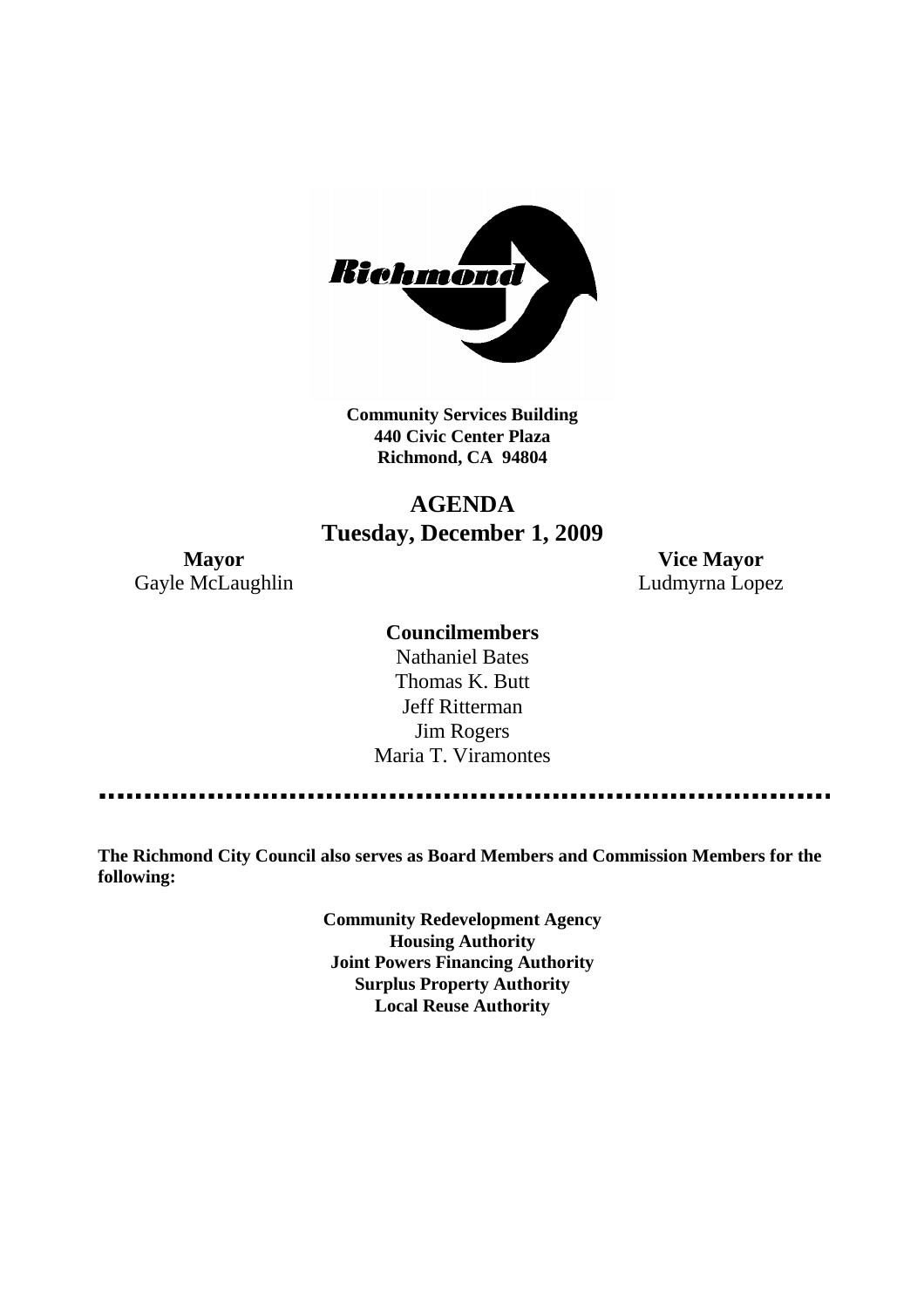# **MEETING PROCEDURES**

The City of Richmond encourages community participation at its City Council meetings and has established procedures that are intended to accommodate public input in a timely and time-sensitive way. As a courtesy to all members of the public who wish to participate in City Council meetings, please observe the following procedures:

**PUBLIC COMMENT ON AGENDA ITEMS:** Anyone who desires to address the City Council on items appearing on the agenda must complete and file a pink speaker's card with the City Clerk **prior** to the City Council's consideration of the item. Once the City Clerk has announced the item and discussion has commenced, no person shall be permitted to speak on the item other than those persons who have submitted their names to the City Clerk. Your name will be called when the item is announced for discussion. **Each speaker will be allowed TWO (2) MINUTES to address the City Council on NON-PUBLIC HEARING items listed on the agenda.**

**OPEN FORUM FOR PUBLIC COMMENT:** Individuals who would like to address the City Council on matters not listed on the agenda or on **Presentations, Proclamations and Commendations, Report from the City Attorney, or Reports of Officers** may do so under Open Forum. All speakers must complete and file a pink speaker's card with the City Clerk **prior** to the commencement of Open Forum. **The amount of time allotted to individual speakers shall be determined based on the number of persons requesting to speak during this item. The time allocation for each speaker will be as follows: 15 or fewer speakers, a maximum of 2 minutes; 16 to 24 speakers, a maximum of 1 and one-half minutes; and 25 or more speakers, a maximum of 1 minute.**

#### **SPEAKERS ARE REQUESTED TO OCCUPY THE RESERVED SEATS IN THE FRONT ROW BEHIND THE SPEAKER'S PODIUM AS THEIR NAME IS ANNOUNCED BY THE CITY CLERK.**

**CONSENT CALENDAR:** Consent Calendar items are considered routine and will be enacted, approved or adopted by one motion unless a request for removal for discussion or explanation is received from the audience or the City Council. A member of the audience requesting to remove an item from the Consent Calendar must complete and file a speaker's card with the City Clerk **prior to the City Council's consideration of Item C, Agenda Review.** An item removed from the Consent Calendar may be placed anywhere on the agenda following the City Council's agenda review.

*The City Council's adopted Rules of Procedure recognize that debate on policy is healthy; debate on personalities is not. The Chairperson has the right and obligation to cut off discussion that is too personal, too loud, or too crude.*

**\*\*\*\*\*\*\*\*\*\*\*\*\*\*\*\*\*\*\*\*\*\*\*\*\*\*\*\*\*\*\*\*\*\*\*\*\*\*\*\*\*\*\*\*\*\*\*\*\*\*\*\*\*\*\*\*\*\***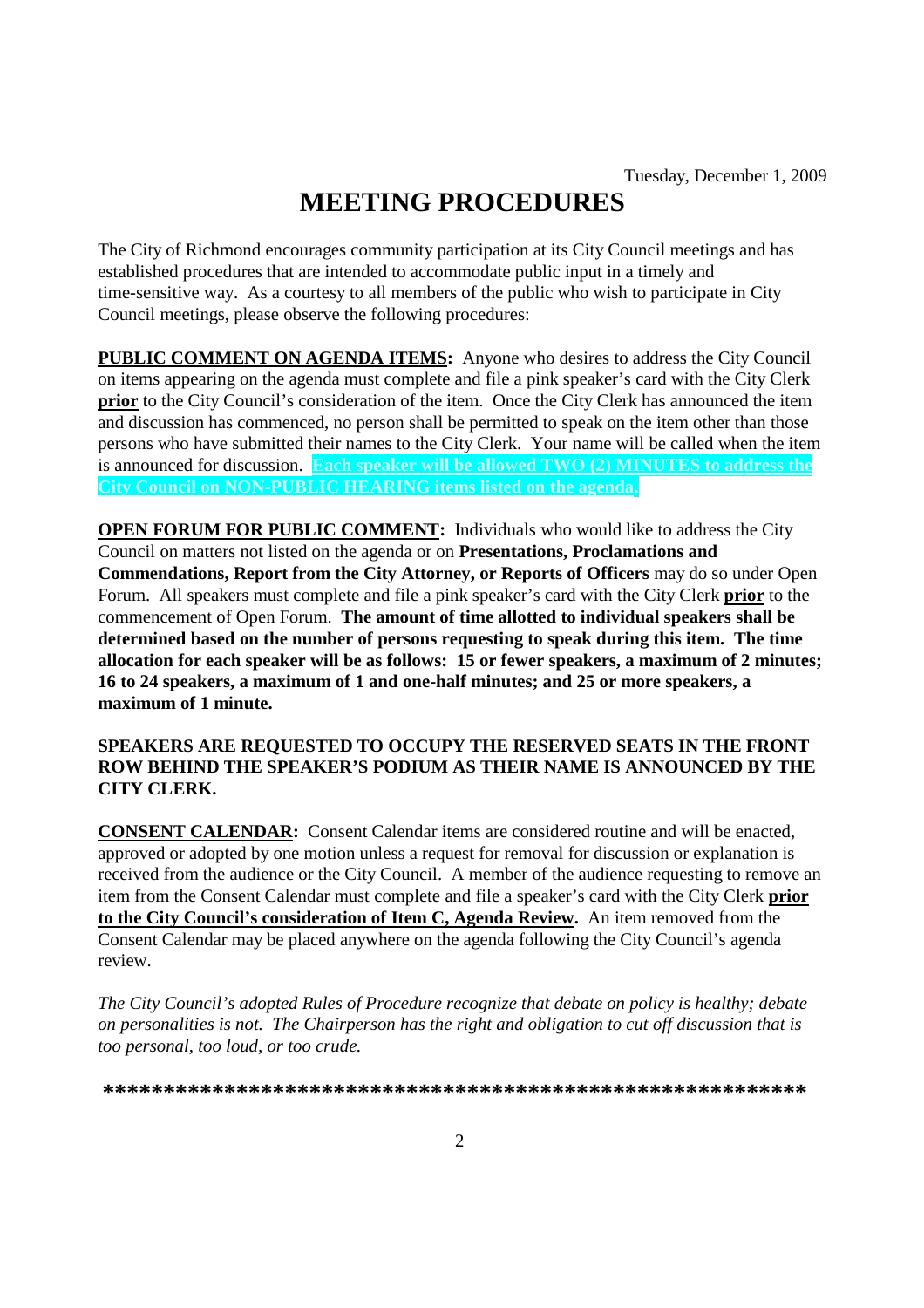# **EVENING OPEN SESSION**

5:00 p.m.

# **A. ROLL CALL**

## **B. PUBLIC COMMENT**

#### **C. ADJOURN TO CLOSED SESSION**

# **CLOSED SESSION**

Shimada Room of the Community Services Building

#### **A. CITY COUNCIL**

**A-1.** CONFERENCE WITH LEGAL COUNSEL - EXISTING LITIGATION (Subdivision [a] of Government Code Section 54956.9):

Citizens for Eastshore Parks vs. City of Richmond

Booker vs. City of Richmond

**A-2.** CONFERENCE WITH LEGAL COUNSEL - ANTICIPATED LITIGATION (Significant exposure to litigation pursuant to Subdivision (b) of Government Code Section 54956.9):

One case

**A-3.** CONFERENCE WITH REAL PROPERTY NEGOTIATOR (Government Code Section 54956.8):

> Property: Point Molate (site of former Naval Shipyard Depot) Agency Negotiator: Bill Lindsay and Janet Schneider Negotiating Party: Upstream Point Molate LLC Under Negotiation: Price and Terms of Payment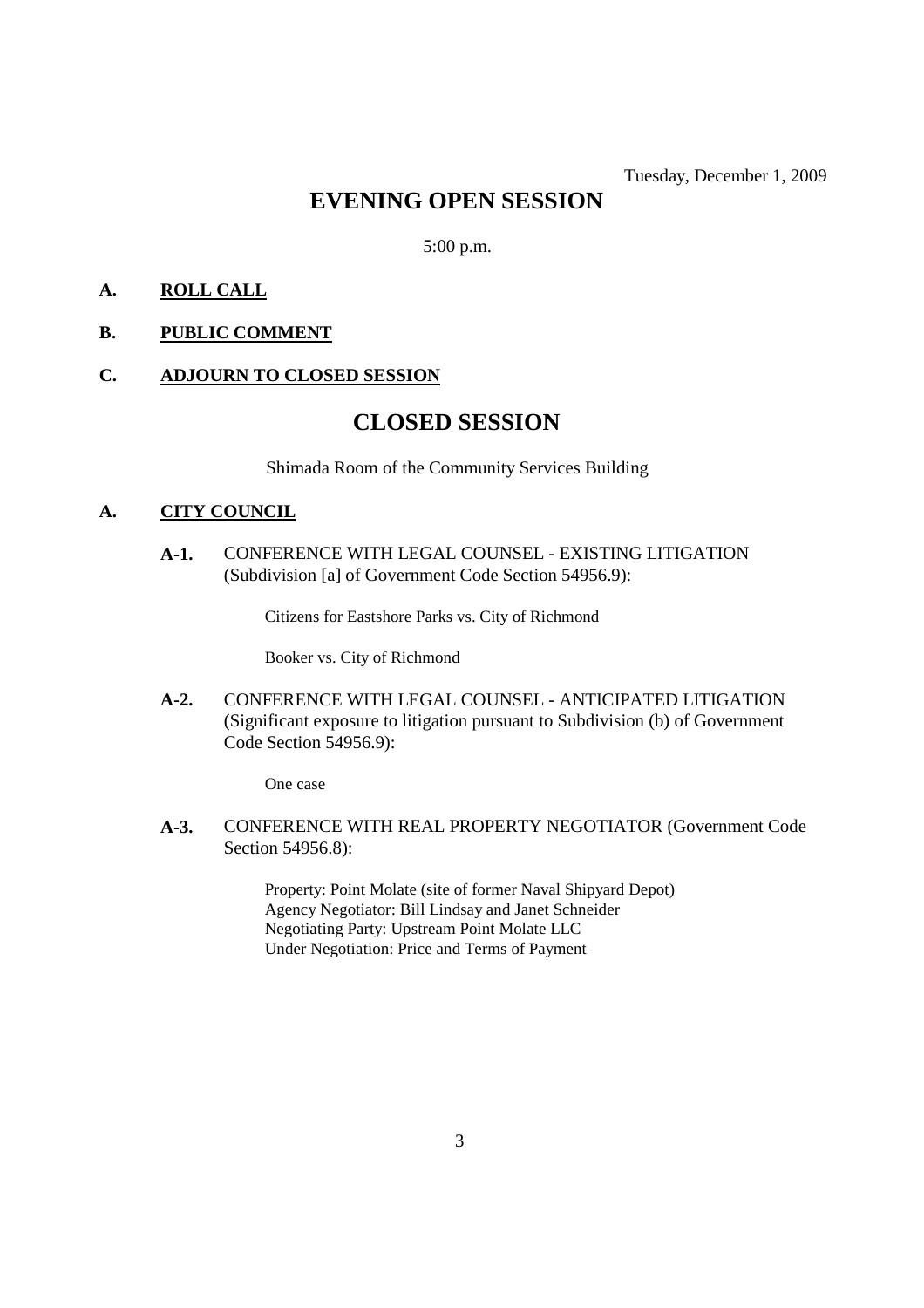# **RICHMOND CITY COUNCIL**

6:30 p.m.

## **A. ROLL CALL**

#### **B. STATEMENT OF CONFLICT OF INTEREST**

#### **C. OPEN FORUM FOR PUBLIC COMMENT**

#### **D. AGENDA REVIEW**

#### **E. PRESENTATIONS, PROCLAMATIONS, AND COMMENDATIONS**

**E-1.** Presentation of certificates honoring La Plazuela, La Selva Taqueria, and Pepito's Deli Mexicatessen restaurants as Richmond small businesses of the month for December 2009 - Mayor's Office (Mayor McLaughlin 620-6503).

#### **F. REPORT FROM THE CITY ATTORNEY OF FINAL DECISIONS MADE AND NON-CONFIDENTIAL DISCUSSIONS HELD DURING CLOSED SESSION**

## **G. CITY COUNCIL CONSENT CALENDAR**

- **G-1.** APPROVE a professional service contract with Republic Intelligent Transportation Services, Inc. to prepare a Street Light Master Plan in amount not to exceed \$110,000 (this item was reviewed and recommended for approval by the Finance Committee on November 6, 2009) - Engineering Services (Rich Davidson 307-8105/Edric Kwan 621-1825).
- **G-2.** APPROVE a third amendment to the contract with Solar Richmond to coordinate the solar installation component for the RichmondBUILD Training Program, increasing the contract amount by \$20,000 for a total contract amount of \$220,000, and setting December 31, 2009, as the contract termination date -Employment & Training (Sal Vaca 307-8006).
- **G-3.** APPROVE a one-year contract with Rogers, Joseph, O'Donnell, P.C. for continuing legal services regarding the Regional Water Quality Control Board (RWQCB) clean-up order pertaining to Port Terminal 4, in an amount not to exceed \$25,000.00 - Port (Jim Matzorkis 215-4600).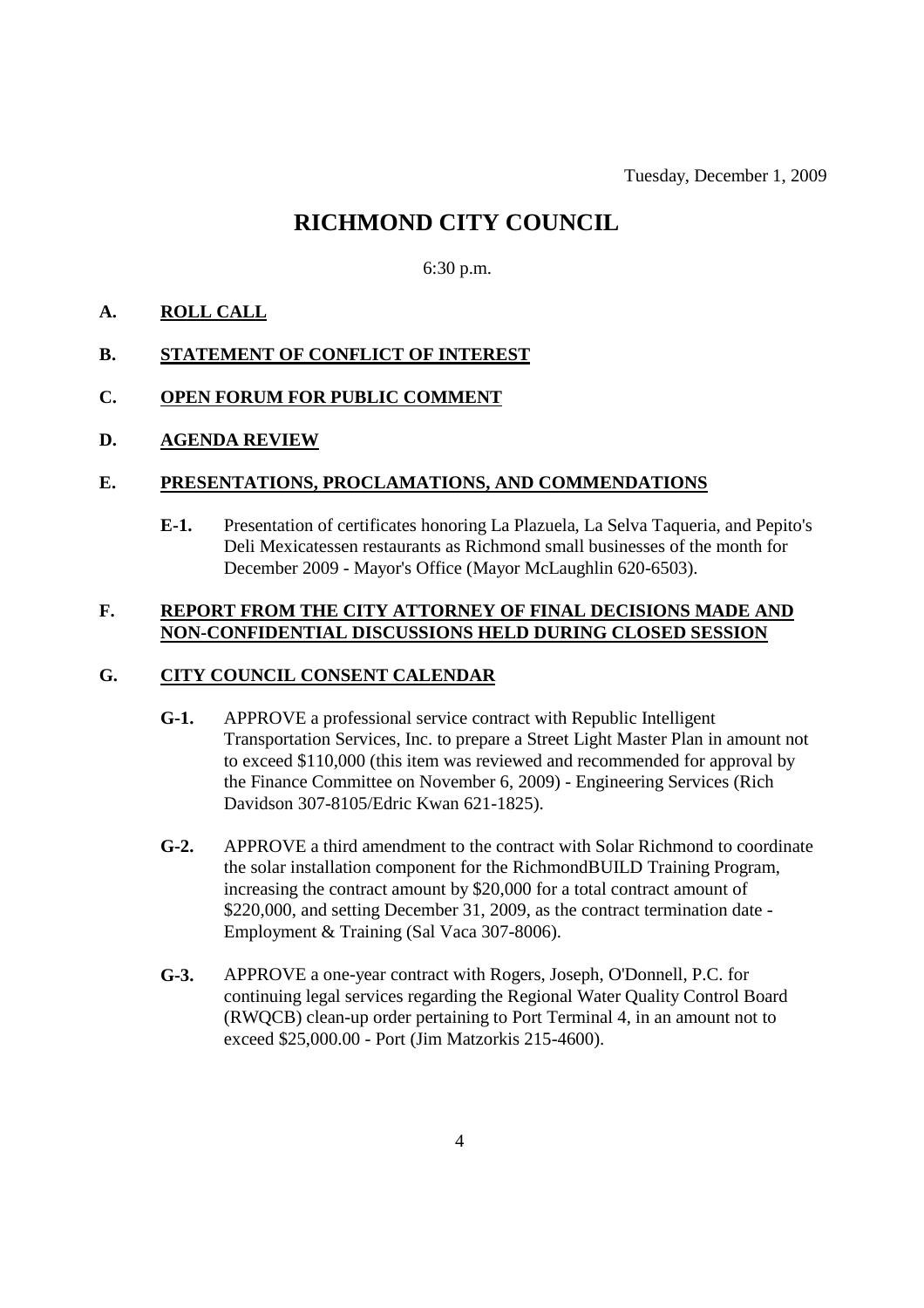- **G-4.** APPROVE a revised one-year lease of property located at 636 Spring Street for use as the primary training site for the YouthBUILD Program. The lease period commences December 1, 2009, and ends November 30, 2010. The rent is \$2,700 per month for a total 12-month rental cost not to exceed \$32,400 - Employment & Training ( Sal Vaca 307-8006).
- **G-5.** ADOPT an ordinance (second reading) to add Chapter 12.29 (Street Opening and Pavement Restoration Regulations) to the Richmond Municipal Code, establishing a moratorium against excavating in newly resurfaced streets - Engineering Services (Rich Davidson 307-8105/Edric Kwan 621-1825).
- **G-6.** ADOPT a resolution authorizing the acceptance of the grant funds awarded to the Richmond Public Library's Literacy for Every Adult Program (LEAP) by the California State Library through the California Library Literacy Services (CLLS) Program and increasing LEAP's FY2009/2010 state grant revenue and expenditure budget by \$29,242 to \$112,237 - Library and Cultural Services (Monique le Conge 620-6555).

# **H. ORDINANCES**

- **H-1.** INTRODUCE an ordinance (first reading) adding Chapter 6.46 to Richmond Municipal Code establishing Green Building Standards for construction and/or renovation of commercial and residential buildings - Planning and Building Services Department (Richard Mitchell 620-6706).
- **H-2.** DIRECT STAFF to explore alternative legislative approaches to addressing public safety threats posed by large capacity magazines in guns, and INTRODUCE AN ORDINANCE (first reading) repealing Richmond Municipal Code Chapter 11.98, which bans the possession of large capacity magazines for guns - City Attorney's Office (Randy Riddle 620-6509).
- **H-3.** ADOPT an urgency ordinance under Government Code Section 65858 declaring a moratorium on the acceptance, processing and approval of applications to establish medical marijuana dispensaries and cooperatives in any zoning district within the City. This ordinance will require a 4/5 vote of the Council - Planning and Building Services Department (Richard Mitchell 620-6706).
- **H-4.** INTRODUCE an ordinance (first reading) to extend the sunset date of the Business Opportunity Ordinance (Richmond Municipal Chapter Code 2.50) for a period of 60 days from January 29, 2010, to March 31, 2010 - Employment & Training (Sal Vaca 307-8006).